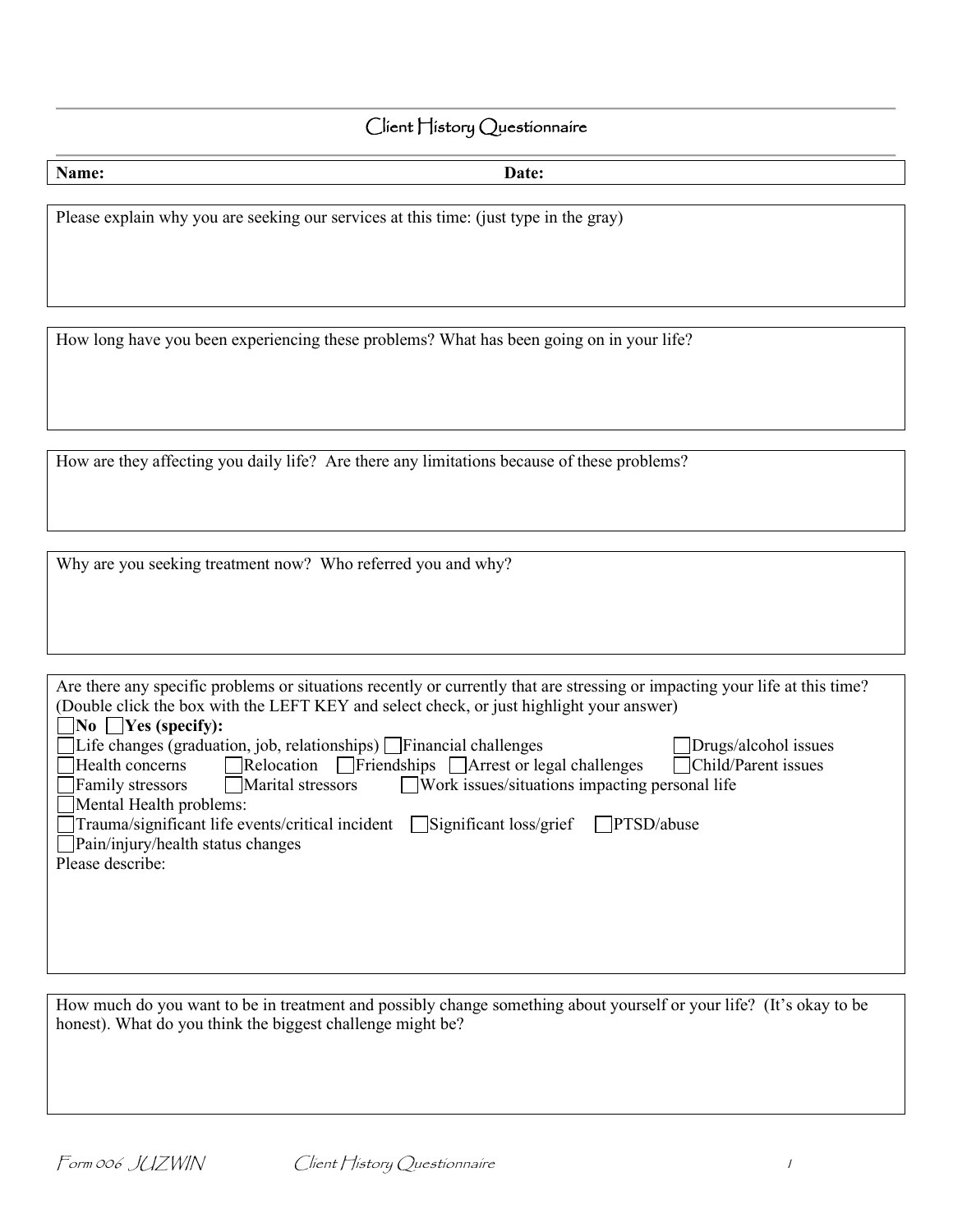| How would you like us to help you with this problem? |  |  |
|------------------------------------------------------|--|--|
|------------------------------------------------------|--|--|

|  |  | Are there any other individuals who are also involved in this problem and who might also be involved in your treatment? |  |
|--|--|-------------------------------------------------------------------------------------------------------------------------|--|
|  |  |                                                                                                                         |  |

|  | <b>RISK ASSESSMENT:</b> |
|--|-------------------------|
|--|-------------------------|

| Is this an emergency situation? $\Box$ No $\Box$ Yes,<br>Are you currently suicidal? $\square$ No $\square$ Yes,<br>Have you ever been suicidal before? $\Box$ No $\Box$ Yes,<br>Have you ever made an attempt? $\Box$ No $\Box$ Yes,<br>Does your drug/alcohol use cause problems with your job, family or health?<br>$\Box$ No $\Box$ Yes,<br>Do you ever harm yourself on purpose? $\square$ No $\square$ Yes,<br>Have you ever been hospitalized for mental health reasons? $\Box$ No $\Box$ Yes, |
|-------------------------------------------------------------------------------------------------------------------------------------------------------------------------------------------------------------------------------------------------------------------------------------------------------------------------------------------------------------------------------------------------------------------------------------------------------------------------------------------------------|
|                                                                                                                                                                                                                                                                                                                                                                                                                                                                                                       |
| Are you currently under the care of any other Therapist, Physician or Psychiatrist?<br>$\Box$ Yes $\Box$ No<br>Who?<br>For what reasons?<br>Would you like us to notify them about your involvement here? $\Box$ No $\Box$ Yes, (if yes please provide their name,<br>city/address):                                                                                                                                                                                                                  |
|                                                                                                                                                                                                                                                                                                                                                                                                                                                                                                       |
| Are you currently taking medication for anxiety, your nerves, depression, or other mental health or emotional problems?<br>$\Box$ Yes $\Box$ No<br>Name of Physician who prescribed it:<br>What medications and dosages?                                                                                                                                                                                                                                                                              |
| For what reasons and how long have you been on it?<br>Was it/Is it helpful?<br>Will you allow your therapist to have contact with your physician? $\Box$ Yes $\Box$ No                                                                                                                                                                                                                                                                                                                                |
| When was your last medical examination? $\frac{1}{\sqrt{1-\frac{1}{\sqrt{1-\frac{1}{\sqrt{1-\frac{1}{\sqrt{1-\frac{1}{\sqrt{1-\frac{1}{\sqrt{1-\frac{1}{\sqrt{1-\frac{1}{\sqrt{1-\frac{1}{\sqrt{1-\frac{1}{\sqrt{1-\frac{1}{\sqrt{1-\frac{1}{\sqrt{1-\frac{1}{\sqrt{1-\frac{1}{\sqrt{1-\frac{1}{\sqrt{1-\frac{1}{\sqrt{1-\frac{1}{\sqrt{1-\frac{1}{\sqrt{1-\frac{1}{\sqrt{1-\frac{1}{\sqrt{1$                                                                                                         |
| Do you have any significant health problems that your therapist should know about? $\Box$ Yes $\Box$ No<br>Please specify:                                                                                                                                                                                                                                                                                                                                                                            |
| Do you have any significant health concerns that you worry about? What is the concern you have?                                                                                                                                                                                                                                                                                                                                                                                                       |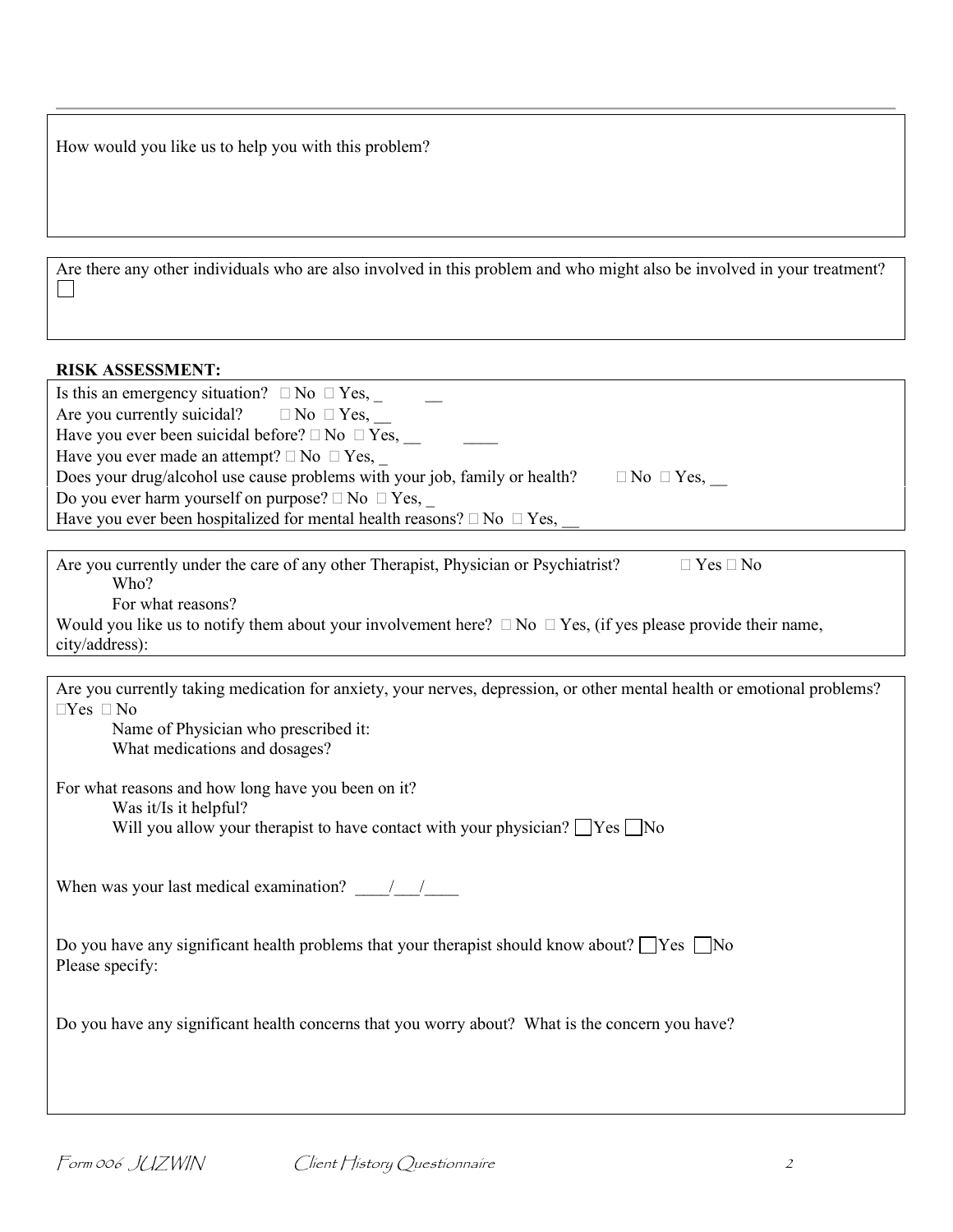| Have you ever seen a therapist, psychiatrist or counselor before? $\Box$ Yes $\Box$ No<br>Who did you see?<br>For what reasons?<br>Where and when?<br>Was it helpful?<br>Were you given a diagnosis? |  |  |  |
|------------------------------------------------------------------------------------------------------------------------------------------------------------------------------------------------------|--|--|--|
| Have you ever participated in a program at a hospital or been hospitalized for psychiatric reasons before? $\Box$ No $\Box$ Yes<br>Where?<br>For what reasons?<br>Where and when?<br>Was it helpful? |  |  |  |
| Which ones?<br>Do you attend any support groups? $\Box$ No $\Box$ Yes<br>Do you follow the recommendations? $\Box$ No $\Box$ Yes<br>Do you have a sponsor?                                           |  |  |  |
|                                                                                                                                                                                                      |  |  |  |
| <b>Background Information:</b><br>Single<br>Divorced<br>In a committed relationship/domestic partnership<br>Are you:<br>Widowed<br>Married<br>Separated<br>Remarried                                 |  |  |  |
| With my significant other<br>Do you live:<br>With a roommate<br>Alone<br>At school<br>With my family/spouse<br>Parents                                                                               |  |  |  |
| What is your race/ethnic origin? (optional)<br>Caucasian<br>American Indian<br>Other:<br>African American<br>Asian<br>Hispanic<br>Bi-racial                                                          |  |  |  |
| Do you have children? $\Box$ Yes<br>$\overline{\rm No}$                                                                                                                                              |  |  |  |
| What level of education have you completed?                                                                                                                                                          |  |  |  |
| Do you have any specialized education or training?                                                                                                                                                   |  |  |  |
|                                                                                                                                                                                                      |  |  |  |
| Are you employed? $\Box$ Yes<br>$\overline{N}$<br>What kind of work do you do?<br>How long have you held this job?                                                                                   |  |  |  |
| Do you like what you do for fun, hobbies or relaxation? $\Box$ Yes $\Box$ No                                                                                                                         |  |  |  |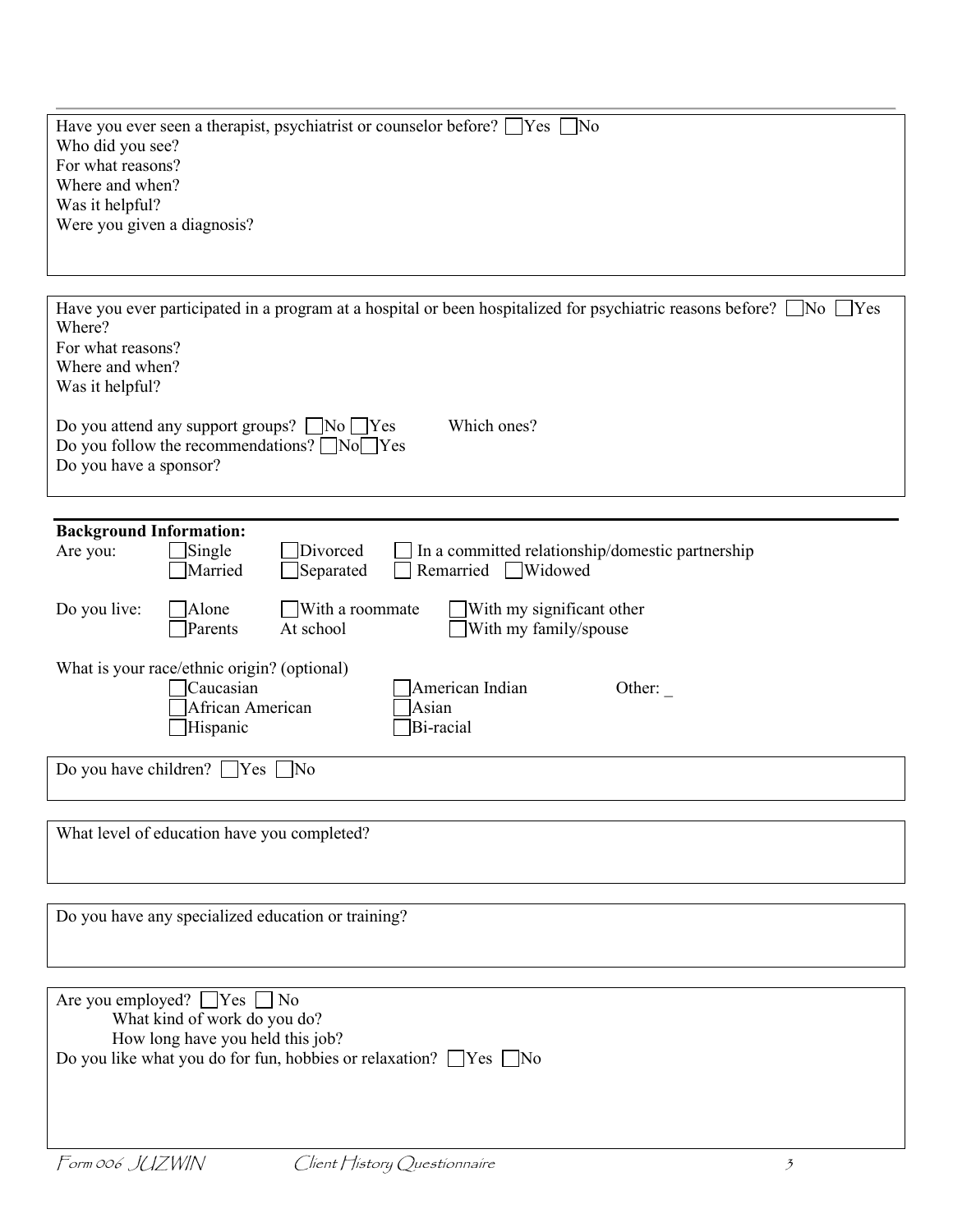| Do you have family history of traumatic events, abuse, neglect, significant accidents or injuries, family life events, death<br>or loss or physical, mental health or emotional problems? $\Box$ Yes $\Box$ No (specify) |
|--------------------------------------------------------------------------------------------------------------------------------------------------------------------------------------------------------------------------|
| Do you have any family history of alcohol or substance abuse? $\Box$ Yes $\Box$ No (specify)                                                                                                                             |

What do you think is the root of the problems you are experiencing now? How long have you be struggling with this problem (problems)? How do they interfere with your life? What are you doing to try to manage them?

Have *you* experienced any specific early childhood or other life events, illness or problems that you have struggled with that your therapist should know about? (This includes abuse, injury, illness, divorce, accidents, major losses or other major incidences.)  $\Box$  Yes  $\Box$  No (specify)  $\Box$  Yes  $\Box$  No (specify)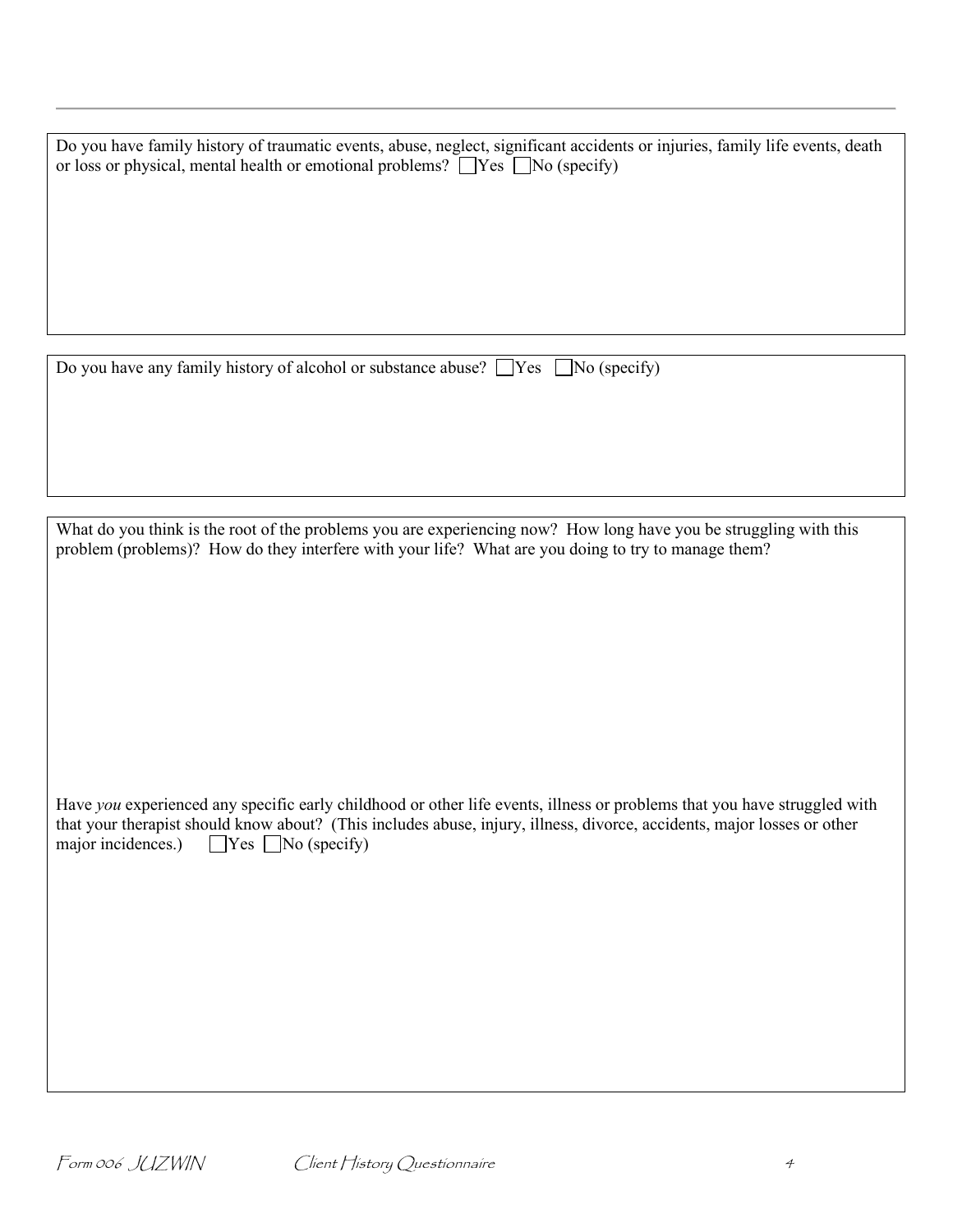### *Problems & Concerns*

**Directions:** Please read and answer the questions below regarding specific problems or symptoms. If you respond YES to the numbered questions, please complete the additional questions in that section. If you answer NO to the **bolded & numbered question**, **please skip to the next numbered question**. Feel free to add any comments as needed.

| 1. Would you describe your mood as generally sad, down in the dumps or depressed? $\Box$ No $\Box$ Yes |  |
|--------------------------------------------------------------------------------------------------------|--|
| If Yes:                                                                                                |  |
| For how long?                                                                                          |  |

| Is your mood: $\square$ sad $\square$ anxious $\square$ irritable $\square$ other |                      |  |
|-----------------------------------------------------------------------------------|----------------------|--|
| Did this happen after a pregnancy or childbirth?                                  | $\Box$ Yes $\Box$ No |  |
| Have you ever been treated for depression?                                        | $\Box$ Yes $\Box$ No |  |
| Have you experienced a significant change or loss within the past 12 months?      | $\Box$ Yes $\Box$ No |  |
| Have you ever experienced an episode like this before?                            | $\Box$ Yes $\Box$ No |  |
| Have you experienced any weight loss or change in your appetite?                  | $\Box$ Yes $\Box$ No |  |
| Do you think about death or have suicidal thoughts currently?                     | $\Box$ Yes $\Box$ No |  |
| Have you ever made a suicide attempt before?                                      | $\Box$ Yes $\Box$ No |  |
|                                                                                   |                      |  |

| Over the past 14 days, indicate if you've had any of                      |                  | <b>Several</b> | More than<br>half the | <b>Nearly</b> |
|---------------------------------------------------------------------------|------------------|----------------|-----------------------|---------------|
| these problems and how much it has bothered you:                          | Not at all       | days           | time                  | every day     |
| Little interest or pleasure in doing things that usually bring            | $\theta$         |                | 2                     | 3             |
| me pleasure                                                               |                  |                |                       |               |
| Feeling down depressed or hopeless                                        | $\mathbf{0}$     |                | $\overline{2}$        | 3             |
| Trouble falling asleep                                                    | $\boldsymbol{0}$ |                | $\overline{2}$        | 3             |
| Trouble staying asleep                                                    | $\mathbf{0}$     |                | $\overline{2}$        | 3             |
| Waking up early and not being able to go back to sleep                    | $\boldsymbol{0}$ |                | $\overline{2}$        | 3             |
| Sleeping too much                                                         | $\mathbf{0}$     |                | $\overline{2}$        | 3             |
| Feeling tired or having too little energy                                 | $\boldsymbol{0}$ |                | $\overline{2}$        | 3             |
| Poor appetite and decreased eating                                        | $\boldsymbol{0}$ |                | $\overline{2}$        | 3             |
| Eating too much                                                           | $\mathbf{0}$     |                | $\overline{2}$        | 3             |
| Trouble concentrating or paying attention                                 | $\mathbf{0}$     |                | $\overline{2}$        | 3             |
| Slowed down physically                                                    | $\overline{0}$   |                | $\overline{2}$        | 3             |
| Agitation, restless or fidgety                                            | $\mathbf{0}$     |                | $\overline{2}$        | 3             |
| Feelings of worthlessness or guilt?                                       | $\boldsymbol{0}$ |                | $\overline{2}$        | 3             |
| Difficulty with concentration or indecisiveness?                          | $\overline{0}$   |                | $\overline{2}$        | 3             |
| Crying more than usual or being unable to cry at all                      | $\mathbf{0}$     |                | $\overline{2}$        | 3             |
| Feeling blue, down in the dumps or sad?                                   | $\overline{0}$   |                | $\overline{2}$        | 3             |
| Feeling anxiety, restless or difficulty calming yourself?                 | $\mathbf{0}$     |                | $\overline{2}$        | 3             |
| Hurt yourself to feel better?                                             | $\theta$         |                | $\overline{2}$        | 3             |
| Thinking that you'd be better off dead or going to sleep and              | $\theta$         |                | 2                     | 3             |
| not caring if you wake up                                                 |                  |                |                       |               |
| These problems have interfered with my job, relationships<br>or home life | $\theta$         |                | 2                     | 3             |

### **2.** Would you describe your mood as manic, euphoric, irritable, or higher than normal?  $\Box$  No $\Box$  Yes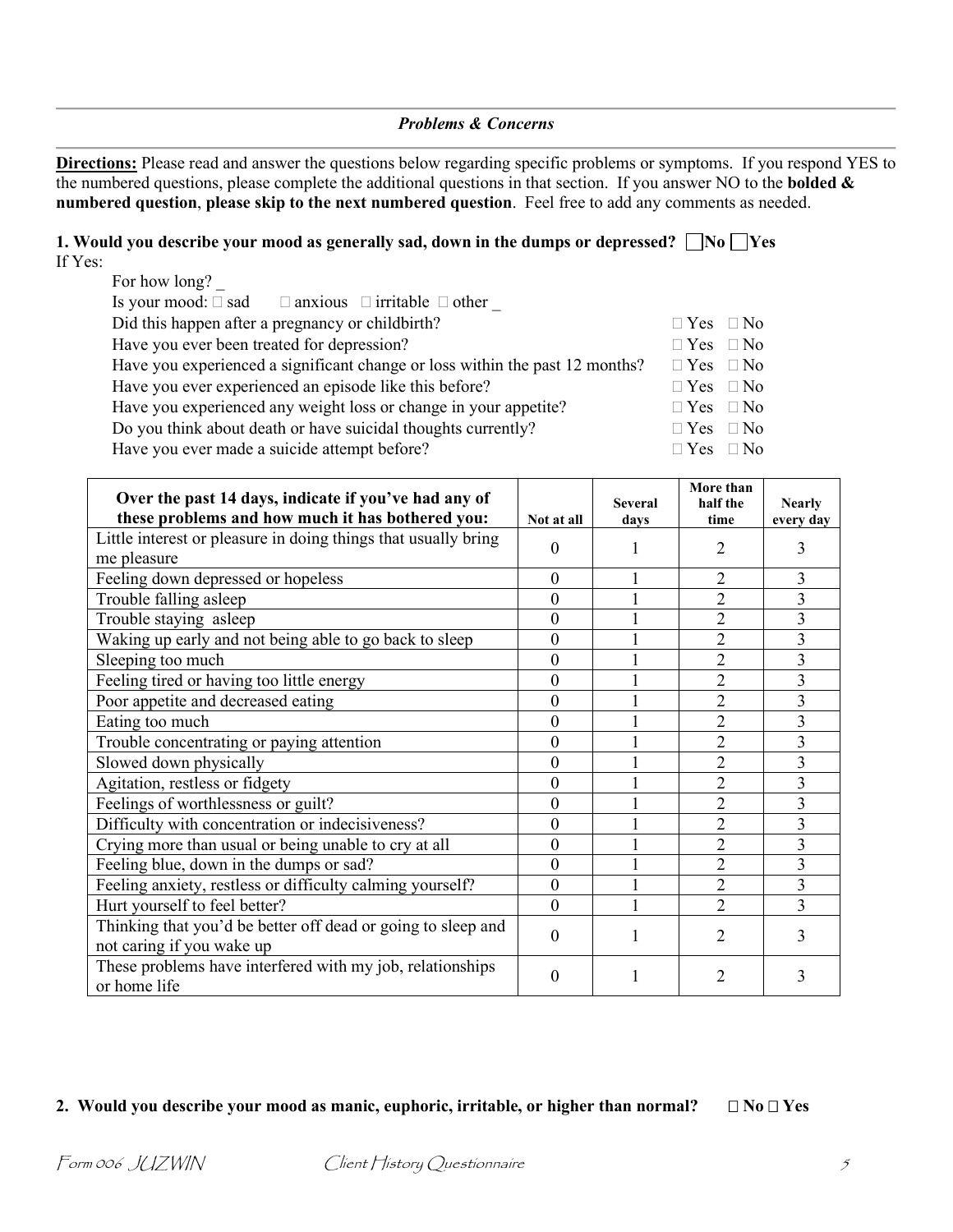## If Yes:

| For how long?                                                                |                      |
|------------------------------------------------------------------------------|----------------------|
| Have you ever been treated for manic-depression (Bipolar) before?            | $\Box$ Yes $\Box$ No |
| Have you ever experienced a manic episode before?                            | $\Box$ Yes $\Box$ No |
| Have you ever experienced a depressive episode before?                       | $\Box$ Yes $\Box$ No |
| Do your thoughts race?                                                       | $\Box$ Yes $\Box$ No |
| Do you need less sleep than you usually do?                                  | $\Box$ Yes $\Box$ No |
| Do other people tell you that you talk too fast or they can't get a word in? | $\Box$ Yes $\Box$ No |
| Are you more destructible or have trouble paying attention than usual?       | $\Box$ Yes $\Box$ No |
| Are you finding yourself more productive that usual?                         | $\Box$ Yes $\Box$ No |
| Are you finding that you are more impulsive and/or making risky choices?     | $\Box$ Yes $\Box$ No |

#### **3. Have you believed things that others told you weren't real or have you ever seen things others couldn't or heard things others couldn't?**  $\Box$  No $\Box$  Yes If Yes:

| Were you treated for it? | $\Box$ Yes $\Box$ No |  |
|--------------------------|----------------------|--|
|                          |                      |  |

# **4.** Do you have times when you have episodes of anxiety, panic or fear in daily life?  $\Box$  No $\Box$  Yes If Yes:

| For how long?                                                                                                     |                       |                                        |                      |  |
|-------------------------------------------------------------------------------------------------------------------|-----------------------|----------------------------------------|----------------------|--|
| Are you always or most always anxious or worried?                                                                 |                       |                                        | $\Box$ Yes $\Box$ No |  |
| Do others tell you that you're worried about things that aren't real?                                             |                       |                                        | $\Box$ Yes $\Box$ No |  |
| Do people in your family (parents, grandparents) have anxiety or panic too?                                       |                       |                                        | $\Box$ Yes $\Box$ No |  |
| Have you ever been treated for anxiety, panic or related problems?                                                |                       |                                        | $\Box$ Yes $\Box$ No |  |
| Have you ever experienced an anxiety or panic attack?                                                             |                       |                                        | $\Box$ Yes $\Box$ No |  |
| Do you have anxiety about being in situations or places where leaving                                             |                       |                                        |                      |  |
| might be difficult, embarrassing, or where                                                                        |                       |                                        |                      |  |
| you might have an anxiety or panic attack?                                                                        |                       |                                        | $\Box$ Yes $\Box$ No |  |
| Do you change your plans or avoid situations or activities because of anxiety?                                    |                       |                                        | $\Box$ Yes $\Box$ No |  |
| Do you worry about having an anxiety or panic attack?                                                             |                       |                                        | $\Box$ Yes $\Box$ No |  |
| Do you have fears about certain objects or situations?                                                            |                       |                                        | $\Box$ Yes $\Box$ No |  |
| Do you think your fear is excessive or unreasonable?                                                              |                       |                                        | $\Box$ Yes $\Box$ No |  |
| Do you worry about reactions of others or being humiliated in front of others?                                    |                       |                                        | $\Box$ Yes $\Box$ No |  |
| Would you describe yourself as generally anxious or worried about a number                                        |                       |                                        |                      |  |
| of events or situations in your life?                                                                             |                       |                                        | $\Box$ Yes $\Box$ No |  |
| Have you ever experienced the following symptoms during an anxiety or panic attack?                               |                       |                                        |                      |  |
| $\Box$ racing heart                                                                                               | $\Box$ feel unreal    | $\Box$ shortness of breath             |                      |  |
| $\Box$ sweating                                                                                                   | $\Box$ faint or dizzy | $\Box$ fear of dying                   |                      |  |
| $\Box$ choking                                                                                                    | $\Box$ chest pain     | $\Box$ fear of going crazy             |                      |  |
| $\Box$ shakiness                                                                                                  | $\Box$ nausea         | $\Box$ fear of losing control          |                      |  |
| $\Box$ pounding heart $\Box$ racing thoughts                                                                      |                       | $\Box$ feeling like you have to escape |                      |  |
|                                                                                                                   |                       |                                        |                      |  |
| 5. Do you find yourself having recurrent thoughts or impulses that won't go away and/or repetitive act or actions |                       |                                        |                      |  |
| (including praying, counting, etc.) in response to your thoughts?                                                 |                       | $\Box$ No $\Box$ Yes                   |                      |  |
| If Yes: For how long? ______________How much time during your day do you do these behaviors?                      |                       |                                        |                      |  |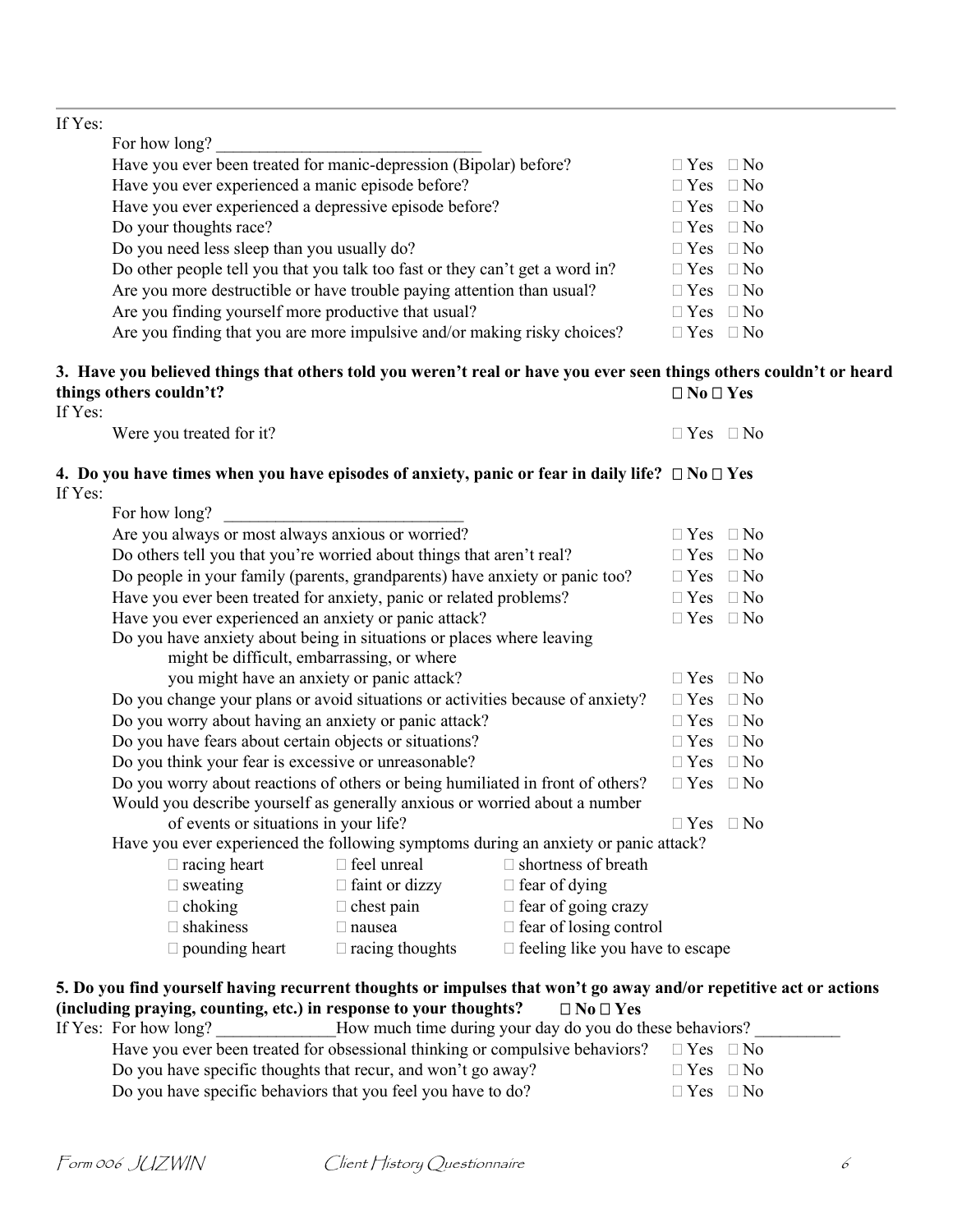| Do you experience significant fear or anxiety if these behaviors do occur?  | $\Box$ Yes $\Box$ No |
|-----------------------------------------------------------------------------|----------------------|
| Do other people tell you that your behaviors are strange or odd?            | $\Box$ Yes $\Box$ No |
| Do you find yourself engaging in tapping, checking or other behaviors which | $\Box$ Yes $\Box$ No |
| takes you away from things you should otherwise be doing?                   |                      |
| Do people get mad at you because of the amount of time you spend in your    |                      |
| behaviors, which may make you spend more time in behaviors?                 | $\Box$ Yes $\Box$ No |
| Do you wash your hands, or clean a great deal to manage feelings?           | $\Box$ Yes $\Box$ No |
| Do you check things repeatedly as a behavior to manage feelings?            | $\Box$ Yes $\Box$ No |
| Do you count things as a behavior to manage feelings?                       | $\Box$ Yes $\Box$ No |
| Do you become anxious, worried or afraid if you can't do these behaviors?   | $\Box$ Yes $\Box$ No |

# **6. Have you experienced a traumatic event or series of events in your life, or been emotionally, sexually or <br>physically abused?**  $\Box$  No  $\Box$  Yes **physically abused?**

| рнуэкану авизси.                                                          | <b>LIVLIUS</b>       |           |
|---------------------------------------------------------------------------|----------------------|-----------|
| If Yes: Approximately, at what age range or ages did this occur?          | $\Box$ Yes $\Box$ No |           |
| Do you experience recurrent or intrusive distressing thoughts about it?   | $\Box$ Yes           | $\Box$ No |
| Do you experience intense fear or helplessness when faced with situations |                      |           |
| that seem familiar or similar?                                            | $\Box$ Yes           | $\Box$ No |
| Do you ever feel like the events were happening again?                    | $\Box$ Yes $\Box$ No |           |
| Do you seem to lose time or have unexplained periods of time?             | $\Box$ Yes $\Box$ No |           |
| Have you ever experienced a flashback?                                    | $\Box$ Yes $\Box$ No |           |
| Do you experience emotional numbness and feeling disconnected?            | $\Box$ Yes $\Box$ No |           |
| Do you avoid things because they remind you of the traumatic event?       | $\Box$ Yes $\Box$ No |           |
| Are you always on guard for things to go wrong?                           | $\Box$ Yes $\Box$ No |           |
| Do you use food as a way to manage feelings?                              | $\Box$ Yes $\Box$ No |           |
| Do you use alcohol or drug to manage feelings?                            | $\Box$ Yes $\Box$ No |           |
| Do you ever self-injure (cut, burn, scratch, etc.) to manage feelings?    | $\Box$ Yes $\Box$ No |           |
|                                                                           |                      |           |

#### **7. Have you been told that you are too thin, or do you have a great fear of becoming fat? No Yes** If Yes:

| Have you ever been treated for anorexia before?                          | $\Box$ No<br>$\Box$ Yes |
|--------------------------------------------------------------------------|-------------------------|
| Do you work to keep your weight low, or keep trying to lose more weight? | $\Box$ Yes $\Box$ No    |
| Has your period stopped?                                                 | $\Box$ Yes $\Box$ No    |
| Do you maintain a limited diet? What do you restrict?                    | $\Box$ Yes $\Box$ No    |
| Do you exercise to manage your weight?                                   | $\Box$ Yes $\Box$ No    |
| What do you do and how often?                                            |                         |
| Do you ever binge?                                                       | $\Box$ No<br>$\Box$ Yes |
| Do you use diuretics, laxatives or diet pills/products to lose weight?   | $\Box$ Yes $\Box$ No    |
| Do you use alcohol or drugs as a way to manage feelings?                 | $\Box$ Yes $\Box$ No    |
| Do you ever self-injure (cut, burn, scratch, etc.) to manage feelings?   | $\Box$ Yes $\Box$ No    |
| 8. Do you have episodes of binge eating?                                 | $\Box$ No $\Box$ Yes    |
| If yes:                                                                  |                         |
| Have you ever been treated for compulsive overeating or bulimia?         | $\Box$ No<br>$\Box$ Yes |
| Do you experience a feeling of being out of control with food?           | $\Box$ No<br>$\Box$ Yes |
| Do you try to prevent weight gain after eating?                          | $\Box$ Yes $\Box$ No    |
| What do you restrict?                                                    |                         |
| Do you exercise to manage your weight?                                   | $\Box$ Yes $\Box$ No    |
| What do you do and how often?                                            |                         |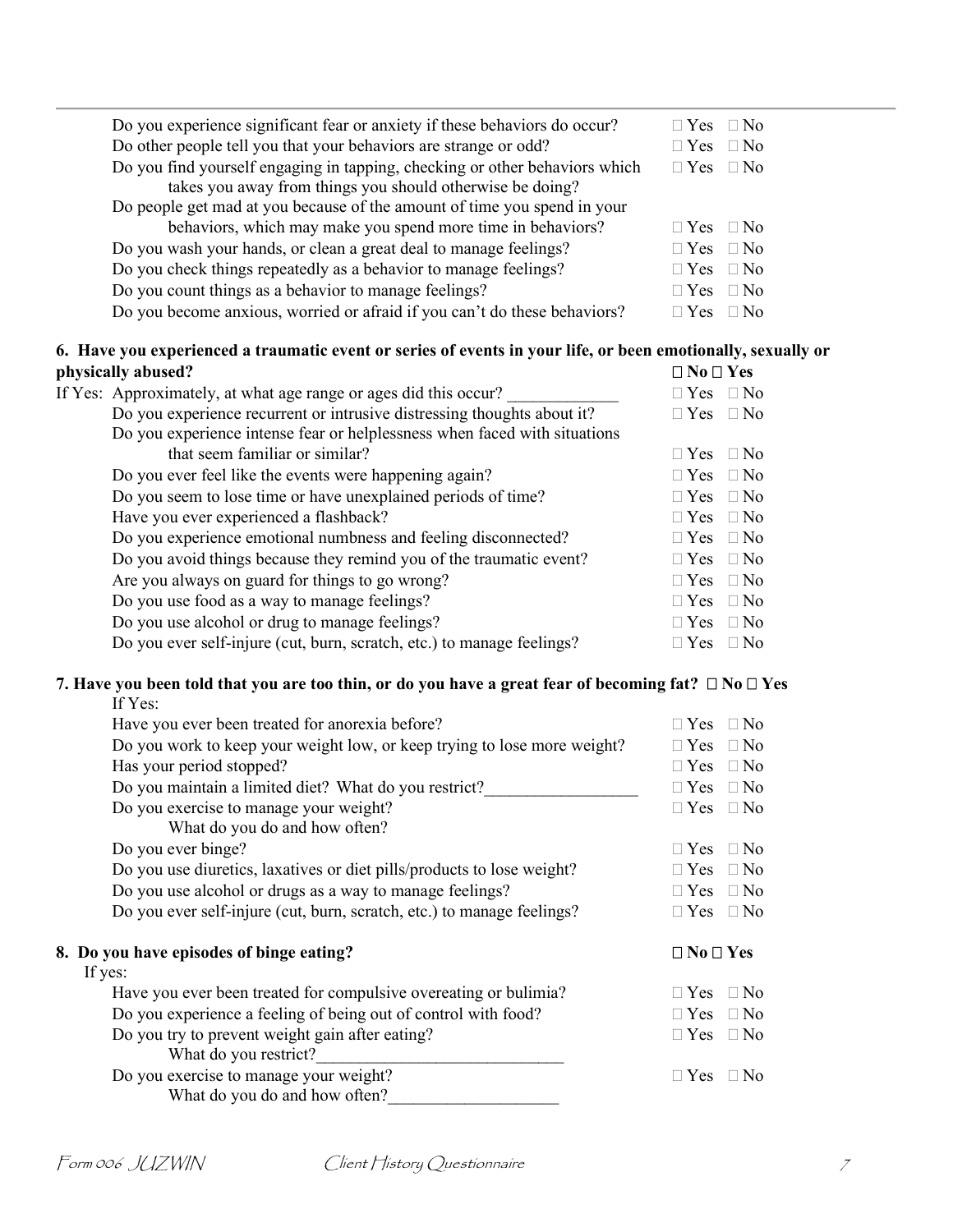### **If you indicated YES to questions 7 or 8 please complete the following:**

|                                                                                       | Yes | No |
|---------------------------------------------------------------------------------------|-----|----|
| Are you satisfied with your nutrition and eating patterns?                            |     |    |
| Do others comment about your eating patterns, body size and your weight?              |     |    |
| Do you ever eat in secret?                                                            |     |    |
| Do you avoid eating around other people?                                              |     |    |
| Does your weight interfere with how you relate to people?                             |     |    |
| Do you use diuretics, laxatives or diet pills/products to lose weight?                |     |    |
| Do you use alcohol or drugs as a way to manage feelings?                              |     |    |
| Do you ever self-injure (cut, burn, scratch, etc.) to manage feelings?                |     |    |
| Do you constantly criticize yourself about your body size, weight, or food behaviors? |     |    |
| Does your weight interfere with how you feel about yourself?                          |     |    |
| Do you constantly check the size of different parts of your body?                     |     |    |
| Would you say food dominates your life?                                               |     |    |
| Do you think you are fat when everyone else says you are thin?                        |     |    |
| Do you make yourself sick because you feel uncomfortably full?                        |     |    |
| Do you use food (or restrict, exercise or compensate) when you feel emotionally       |     |    |
| overwhelmed or stressed?                                                              |     |    |

# **9.** Do you gamble?  $\Box$  No $\Box$  Yes

| If Yes:                                                              |                      |           |
|----------------------------------------------------------------------|----------------------|-----------|
| Have you ever tried to stop or cut down?                             | $\Box$ Yes $\Box$ No |           |
| Are you preoccupied with gambling?                                   | $\Box$ Yes           | $\Box$ No |
| Do you gamble to escape your problems?                               | $\Box$ Yes $\Box$ No |           |
| Do you ever lie to people to hide your losses or extent of gambling? | $\Box$ Yes $\Box$ No |           |
| Has your gambling ever caused you financial trouble?                 | $\Box$ Yes $\Box$ No |           |
| Have you ever done anything risky or illegal to get money to gamble? | $\Box$ Yes $\Box$ No |           |
| Does your significant other know the extent of what you spend?       | $\Box$ Yes $\Box$ No |           |
| Do you work extra hours to fund your gambling expenditures?          | $\Box$ Yes $\Box$ No |           |

## **11. Do you use street drugs, IV drugs or prescription drugs (beyond their prescribed use)?**  $\Box$  No $\Box$  Yes

| What do you use?                 |  |
|----------------------------------|--|
| How much and how often?          |  |
| When was the last time you used? |  |

# **12.** Do you use drugs or alcohol to help you manage or cope with life?  $\Box$  No $\Box$  Yes

| If Yes:                                                                |                      |  |
|------------------------------------------------------------------------|----------------------|--|
| Have you ever been treated for substance abuse?                        | $\Box$ Yes $\Box$ No |  |
| Have you noticed that you need more to get the desired effect?         | $\Box$ Yes $\Box$ No |  |
| Do you have withdrawal symptoms?                                       | $\Box$ Yes $\Box$ No |  |
| Do you use anything to help you manage the withdrawal symptoms?        | $\Box$ Yes $\Box$ No |  |
| Do you ever end up using mare or longer that you had intended?         | $\Box$ Yes $\Box$ No |  |
| Have you ever tried to cut down or know that you should but can't?     | $\Box$ Yes $\Box$ No |  |
| Do you spend a great deal of time and effort to get the drug?          | $\Box$ Yes $\Box$ No |  |
| Do you have hangovers?                                                 | $\Box$ Yes $\Box$ No |  |
| Do you miss work or other events because of hangovers or use?          | $\Box$ Yes $\Box$ No |  |
| Do you continue to use even though you have noticed physical problems? | $\Box$ Yes $\Box$ No |  |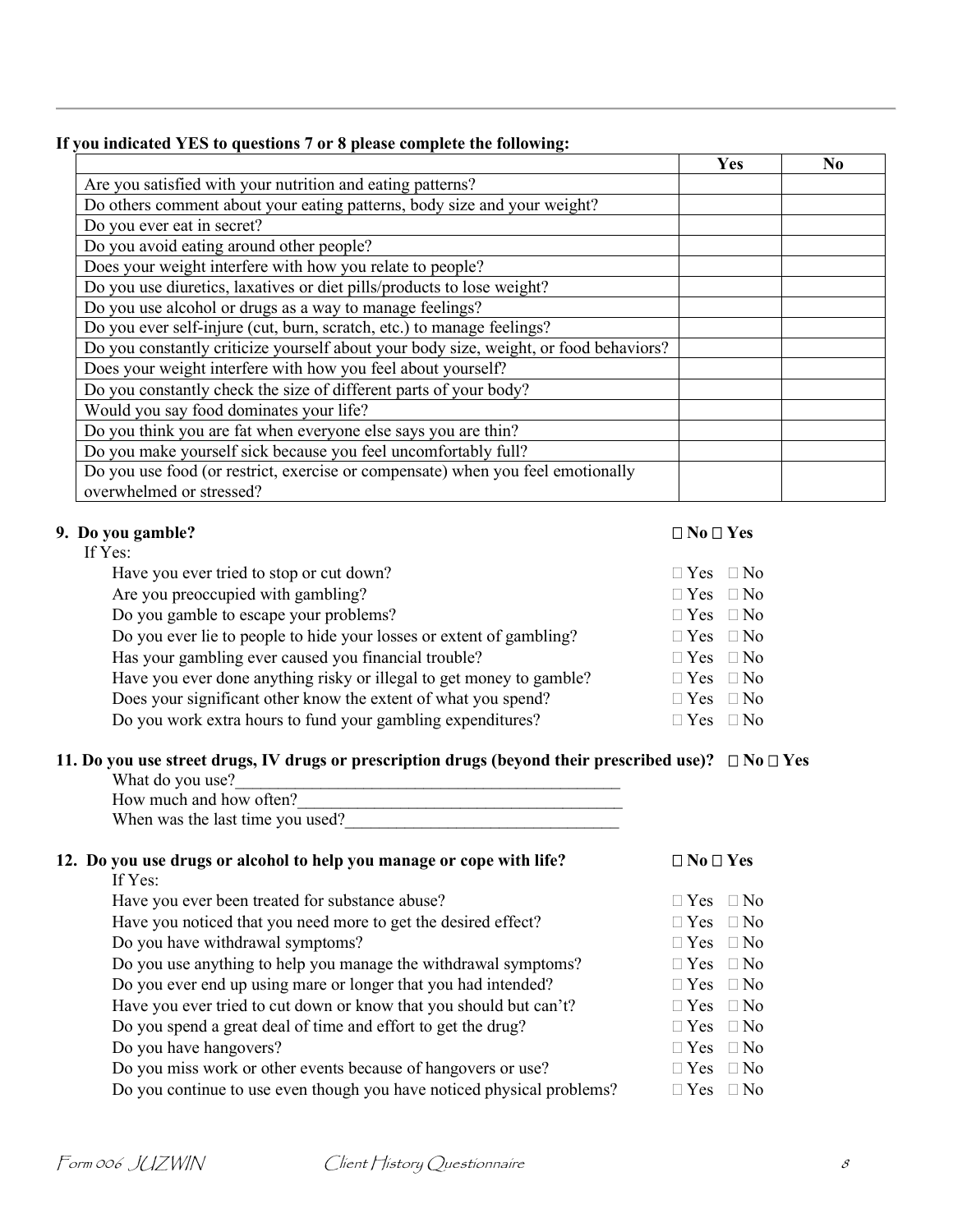| Have your substance use caused problems with family members or friends? | $\Box$ Yes $\Box$ No |  |
|-------------------------------------------------------------------------|----------------------|--|
| Do you have blackouts?                                                  | $\Box$ Yes $\Box$ No |  |
| Have you ever had a DUI or substance related legal problems?            | $\Box$ Yes $\Box$ No |  |

Have you ever had a DUI or substance related legal problems?

| <b>Questions</b>                                                                                                                           | 0      | 1                    | $\mathbf{2}$                        | 3                   | 4                            |
|--------------------------------------------------------------------------------------------------------------------------------------------|--------|----------------------|-------------------------------------|---------------------|------------------------------|
| 1. How often do you have a drink containing<br>alcohol? SPECIFY:                                                                           | Never  | Monthly or<br>less   | 2-4 times a<br>month                | 2-3 times a<br>week | 4 or more times a<br>week    |
| 2. How many drinks containing alcohol do you<br>have on a typical day when you are drinking?                                               | 1 or 2 | 3 or 4               | 5 or 6                              | $7$ to $9$          | 10 or more                   |
| 3. How often do you have six or more drinks<br>on one occasion?                                                                            | Never  | Less than<br>monthly | Monthly                             | Weekly              | Daily or almost daily        |
| 4. How often during the last year have you<br>found that you were not able to stop drinking<br>once you had started?                       | Never  | Less than<br>monthly | Monthly                             | Weekly              | Daily or almost daily        |
| 5. How often during the last year have you<br>failed to do what was normally expected of<br>you because of drinking?                       | Never  | Less than<br>monthly | Monthly                             | Weekly              | Daily or almost daily        |
| 6. How often during the last year have you<br>needed a first drink in the morning to get<br>yourself going after a heavy drinking session? | Never  | Less than<br>monthly | Monthly                             | Weekly              | Daily or almost daily        |
| 7. How often during the last year have you<br>had a feeling of guilt or remorse after<br>drinking?                                         | Never  | Less than<br>monthly | Monthly                             | Weekly              | Daily or almost daily        |
| 8. How often during the last year have you<br>been unable to remember what happened the<br>night before because of your drinking?          | Never  | Less than<br>monthly | Monthly                             | Weekly              | Daily or almost daily        |
| 9. Have you or someone else been injured<br>because of your drinking?                                                                      | No     |                      | Yes, but not<br>in the last<br>vear |                     | Yes, during the last<br>year |
| 10. Has a relative, friend, doctor, or other<br>health care worker been concerned about<br>your drinking or suggested you cut down?        | No     |                      | Yes, but not<br>in the last<br>year |                     | Yes, during the last<br>year |
| AUDIT/ WHO Scores 8-15, risk for hazardous use; 16-19 increased risk; 20 or higher alcohol dependence                                      |        |                      |                                     |                     |                              |

| Please answer the questions, rate the item as it fits your personality or<br>descriptions.<br>I think that I can be described as, or I think others would say that: | Not at<br>all | A little<br>bit | Somewhat<br>0r<br><b>Sometimes</b> | <b>Yes this</b><br>describes<br>me well |
|---------------------------------------------------------------------------------------------------------------------------------------------------------------------|---------------|-----------------|------------------------------------|-----------------------------------------|
| I'm not very trusting.                                                                                                                                              | $\Omega$      |                 |                                    |                                         |
| My friendships don't seem to last very long.                                                                                                                        | $\theta$      |                 | $\mathfrak{D}$                     |                                         |
| I plan things out before I do them because I don't want to make a mistake.                                                                                          | $\theta$      |                 |                                    |                                         |
| People say I am too dramatic and am a "drama queen."                                                                                                                | $\Omega$      |                 | $\mathfrak{D}$                     |                                         |
| People say I am rigid or inflexible.                                                                                                                                | $\theta$      |                 | $\mathfrak{D}$                     |                                         |
| I can't stand being alone.                                                                                                                                          | $\theta$      |                 |                                    |                                         |
| I don't care what people say or think about me.                                                                                                                     | $\theta$      |                 | $\mathfrak{D}$                     |                                         |
| I have to constantly prove myself to people who don't deserve it.                                                                                                   | $\theta$      |                 | 2                                  |                                         |
| I have to be in a relationship to feel good about myself.                                                                                                           | $\theta$      |                 |                                    |                                         |
| I don't like getting consequences for my behaviors (getting in trouble).                                                                                            | $\theta$      |                 | $\mathfrak{D}$                     |                                         |
| My appearance or weight dictates how I feel about myself.                                                                                                           | $\theta$      |                 | $\mathfrak{D}$                     |                                         |
| I want people to pay attention to me. I like it.                                                                                                                    | $\theta$      |                 |                                    |                                         |
| I feel guilty about things in my life.                                                                                                                              | $\Omega$      |                 |                                    |                                         |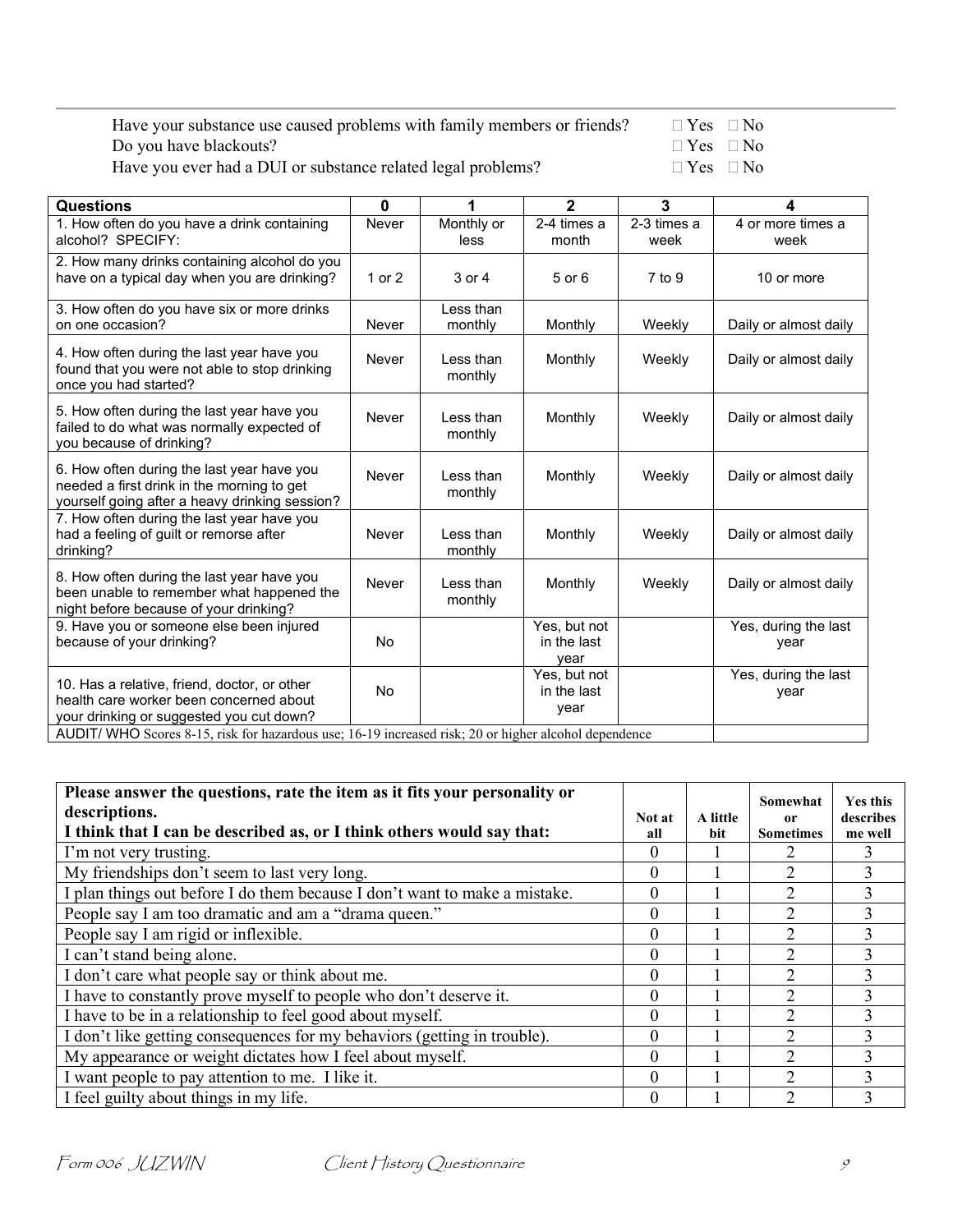| I am too forgiving of others, but I'd rather be liked than be right.          | $\boldsymbol{0}$ |              | $\overline{2}$ | 3                       |
|-------------------------------------------------------------------------------|------------------|--------------|----------------|-------------------------|
| I don't have any regrets about my decisions and actions.                      | $\boldsymbol{0}$ | $\mathbf{1}$ | $\overline{2}$ | $\overline{3}$          |
| I have been impulsive or reckless and had difficulties because of it.         | $\overline{0}$   |              | $\overline{2}$ | 3                       |
| I distrust people or am suspicious about others intentions.                   | $\overline{0}$   | $\mathbf{1}$ | $\overline{2}$ | $\overline{3}$          |
| I really don't care about what the rules are                                  | $\overline{0}$   |              | $\overline{2}$ | $\overline{\mathbf{3}}$ |
| I hold grudges and I know there will be pay back some day.                    | $\overline{0}$   | $\mathbf{1}$ | $\overline{2}$ | $\overline{3}$          |
| I don't know who I really am, my identity seems unclear.                      | $\overline{0}$   |              | $\overline{2}$ | $\overline{3}$          |
| I don't think I am a valuable or worthwhile person.                           | $\overline{0}$   |              | $\overline{2}$ | $\overline{3}$          |
| My self-esteem or value as a person is pretty low.                            | $\boldsymbol{0}$ |              | $\overline{c}$ | $\overline{\mathbf{3}}$ |
| I am good at a lot of things.                                                 | $\overline{0}$   | $\mathbf{1}$ | $\overline{2}$ | $\overline{3}$          |
| I like being the center of attention.                                         | $\boldsymbol{0}$ |              | $\overline{2}$ | $\overline{3}$          |
| Being in control at all times is very important to me.                        | $\boldsymbol{0}$ |              | $\overline{c}$ | $\overline{3}$          |
| People say I do things just for attention.                                    | $\boldsymbol{0}$ |              | $\overline{2}$ | $\overline{\mathbf{3}}$ |
| People think I don't have any problems. I am good at keeping things private.  | $\overline{0}$   |              | $\overline{2}$ | $\overline{3}$          |
| If people really knew me, I'm afraid they wouldn't like me.                   | $\overline{0}$   | $\mathbf{1}$ | $\overline{2}$ | $\overline{3}$          |
| I am good at making things work around me, I am a good problem solver.        | $\boldsymbol{0}$ |              | $\overline{c}$ | 3                       |
| Compared to others, I can do many things faster, better and more effectively. | $\overline{0}$   | 1            | $\overline{2}$ | $\overline{3}$          |
| I'd be lost without my spouse/significant other. I'm not good on my own.      | $\overline{0}$   |              | $\overline{2}$ | 3                       |
| I really don't like getting "in trouble" for anything.                        | $\overline{0}$   | $\mathbf{1}$ | $\overline{c}$ | $\overline{3}$          |
| I am too trusting.                                                            | $\overline{0}$   |              | $\overline{2}$ | $\overline{\mathbf{3}}$ |
| I can be impulsive, not always in a good way.                                 | $\theta$         |              | $\overline{2}$ | $\overline{3}$          |
| I care about what people (in general) think or say about me.                  | $\boldsymbol{0}$ |              | $\overline{2}$ | $\overline{3}$          |
| I don't want or enjoy close relationships, I'd rather be alone.               | $\overline{0}$   | $\mathbf{1}$ | $\overline{2}$ | $\overline{3}$          |
| Friendships and relationships are difficult for me.                           | $\boldsymbol{0}$ |              | $\overline{2}$ | $\overline{3}$          |
| I don't have many close relationships, but don't really want them either.     | $\overline{0}$   |              | $\overline{2}$ | $\overline{3}$          |
| I have been told that I am moody or temperamental.                            | $\overline{0}$   |              | $\overline{2}$ | $\overline{3}$          |
| I like to do risky or dangerous things because they give me a rush.           | $\boldsymbol{0}$ |              | $\overline{c}$ | 3                       |
| I have been told that I overreact to things.                                  | $\boldsymbol{0}$ |              | $\overline{2}$ | $\overline{3}$          |
| What I think or how I think about things can be distorted or not true.        | $\overline{0}$   |              | $\overline{2}$ | $\overline{3}$          |

I think my biggest problem or issue that I need to address immediately and most importantly work on is:

What is the biggest part of that problem that you would like to address about that concern?

And two other treatment goals I want to work on:

I also want to work on or resolve the following problems (please list no more than three):